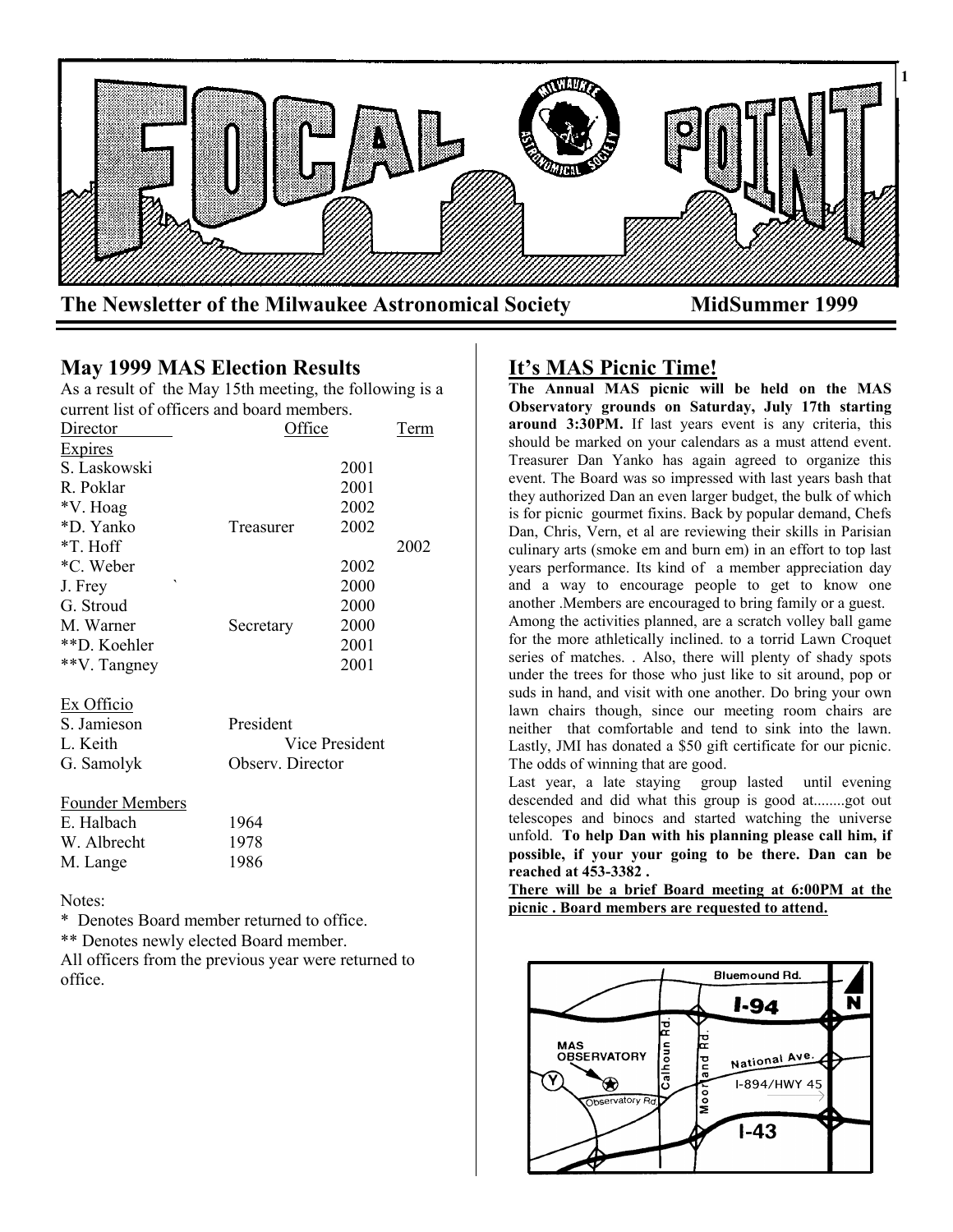## **Library News**

1. **Explore Your Universe: Redshift 2;** CD-ROM for Windows & MacIntosh. (donated by Lee Keith). 2. **Philip's Color Star Atlas Epoch 2000**, John Cox & Richard Monkhouse - 1991. Located in the Charts and Atlas area.)

The following 5 VHS video tapes and 1 audio cassette with explanatory booklet were donated by Tom & Joan Pelnar. These are not prerecorded tapes, so they will not be accessed into the MAS Library, but will be available for member use by the usual sign out procedure.

3. **Asteroids: Deadly Impact**

4.**Asteroid Impact.**

5.**Astronomy & Physics: Science Odyssey.**

6.**Aliens: Are We Alone?**

7**. The Space Shuttle.**

8**. The Winds of Mars** (audio).

Thank you to everyone who has donated materials to the MAS Library. We all have access to a tremendous store of astronomical knowledge. -*Scott Laskowski, MAS Librarian*

**New Members**

Welcome to Scott C. Jorgensen and family whose membership was approved at the June board meeting.

## **Letter to the Editor**

Wanted: A good home.

 The ERDT Shared Exchange Program is looking to place a German boy in the US for a 5 month exchange program. The boy is an A student who is fluent in English from Bonn, Germany who loves astronomy. If you would like to sponsor the boy or want more information, call Pat Morris at 321-1232.

Lee Keith & Karen Wesener leekeith1@juno.com Voice: (414) 425-2331

## **Membership Renewal is Coming!**

Under separate mailing and later this summer, Membership Chairperson Julie Frey will be providing membership renewal forms to all of us along with reduced rate options for Astronomy and/or Sky and Telescope magazines plus some reduced rate buys on various calendars and handbooks. Please be responsive to her requests by renewing early and keeping this task down to a dull roar.

## **Humble Thanks for a Humble Task.....**

MAS offers humble thanks to Chris Weber for volunteering to cut the grass at the Observatory site. If you haven't noticed, the place is really looking great! If you see Chris, give him your personal thanks!

## **An Offer We Shouldn't Refuse**

**On August 11 through 14 there are going to be 25,000 kids at the Oshkosh airport camping for 4 days.** Jim's Mobile Inc. will be there doing a number of educational displays, including H-Alpha solar viewing, along with a couple of large telescopes --at least 25 or 30 inch. We are looking for more telescopes for this event. Obviously, not all 25,000 kids are going to get to look through a telescope, and there will be a thousand other displays there.

Nevertheless, If there is anyone from The Milwaukee Astronomical Society that would like to bring a telescope up for one of the nights or all of the nights, JMI will offer a gift certificate for JMI products. The gift certificate would be for a total of \$5 for every inch of in diameter of telescope. In other words, a 20 inch scope would receive a \$100 certificate per night. The event would end each night at 10:30PM, or no later than 11:00pm. With this size of a crowd security will be tight so anyone interested needs to contact Jim Burr. Please call 800-247-0304 to register, and get security clearance . I know that Milwaukee is a fair drive to Oshkosh But I thought that we would make the offer anyway. Does the MAS want to participate in this event and possibly get some gift certificates for the MAS? B scope needs a focuser and JMI sells good ones. JMI also donated a \$50 gift certificate as a door prize for the MAS picnic on July 17.

I would like to here from any interested members to see if we want to bring some scopes to Oshkosh during that time .**Please call Dan Yanko at 453-3382 and let me know if there is any interest.** I will call JMI and get more details.

DAN YANKO

## **Bits and Pieces**

**\*** Other options to replacing the Observatory meeting room were discussed at the June 15 th Board meeting, ranging from fund raising for improving the present building to scaling down the meeting room to scope storage facilities etc. The session was primarily brainstorming one and no decisions were made.

\*CCD Camera usage has picked up. CCD ability to work in high ambient light conditions is extending useful life of the Observatory. Club may consider acquiring another Imager and accessories in the future

\*Some consideration to allowing Observatory shed (on tracks) scopes being available with the yard access key.

\*Neil Simmons was approved as a new keyholder.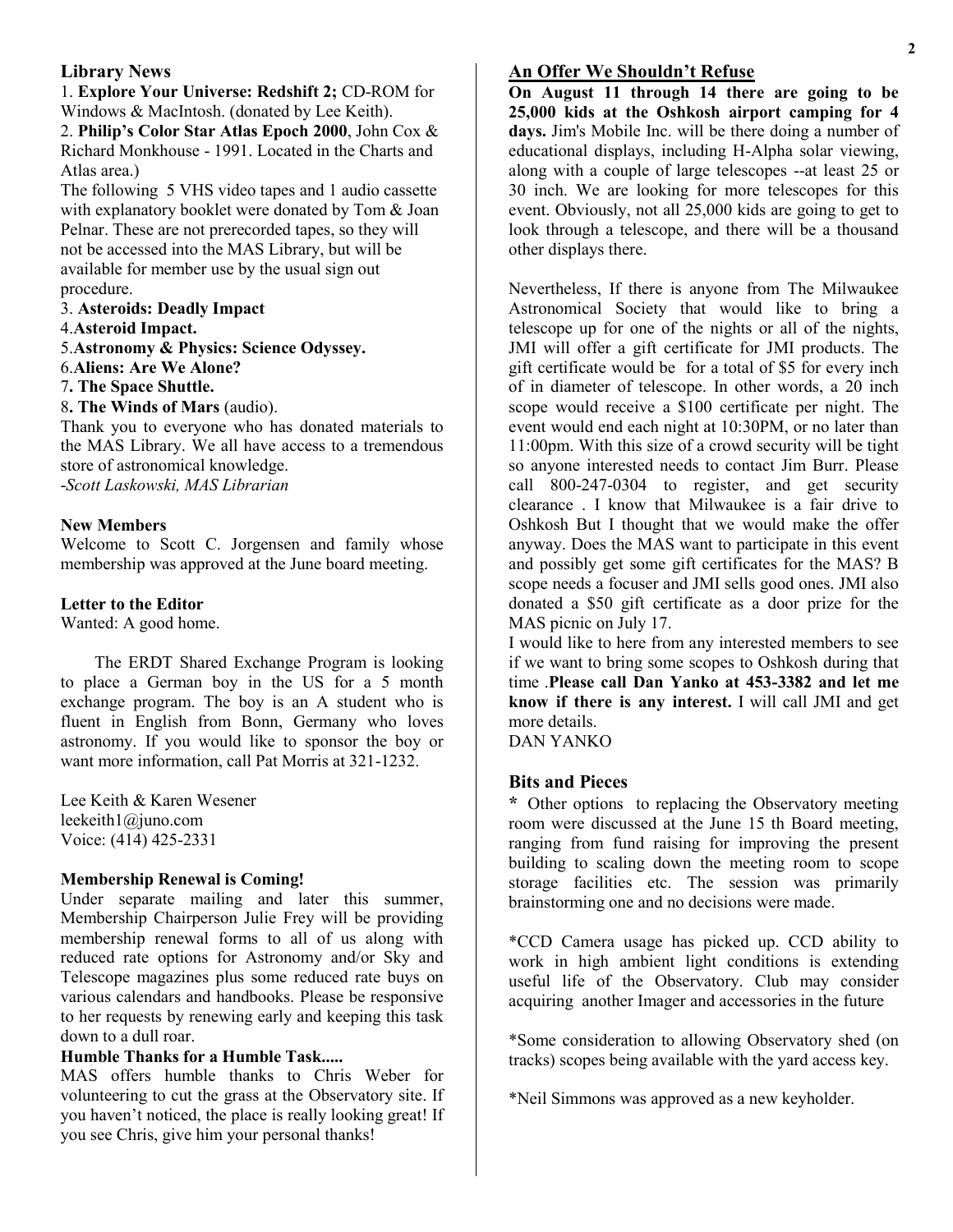# **Observer Report -***Tracking Pluto*

The writer had read the manual on the Santa Barbara ST6 a lot more than he reads most manuals and decided some "hands on" use of the ST6 and software was a needed step to really grasp the use of the club's CCD imager.

On Friday evening, June 18th, I found both Gerry Samolyk and Scott Jamieson working in A Scope. Gerry had imaged Pluto the night before and was attempting to get a second nights shot at Pluto to illustrate the use of the CCD as a tracking tool (showing Pluto's motion, in this case). Friday night turned out to be mostly cloudy with infrequent and brief "holes". As a result, a second day's Pluto image could not be clearly accomplished and the attempts were halted for the evening. The thing that astonished me was that the CCD would come up with partial images of Pluto and some stars when I would have sworn that no hole in the clouds was obvious! However, thick clouds eventually rolled in ending the nights effort

The following night was my night to open the Observatory and I again prevailed on Scott to come out and continue my "hands on" tutoring with the CCD (as well as a review of some Scope operations). This Saturday nite was relatively clear with a half Moon. Scott arrived and asked what objects I would like to image. I said I'd like to try and image Pluto again in an attempt to get a second image to illustrate its motion against a star field. Scott pointed out that the ST6 used with our A- scope looked at a 11 x 8 arc minute sector of the sky. Trying to center this field on Pluto, a 14th magntude source, amongst other 14th mag, stars may involve more than just setting the scope to the RA/Dec for Pluto. In spite of our best efforts to get an accurate RA calibration and then set the scope to Pluto's coordinates, the resulting imaged star field did not look like the star pattern (containig Pluto) that Gerry imaged on Thursday nite. Instead of incrementally stepping our 11 x 8 field around (could be very time consuming) we opted to use Gerry's map matching technique demonstrated the nite before.

Gerry had called up Guide 6.0, a comprehensive computer star chart/catalog, centered it on Pluto, and overlayed an 11'x 8' outline box (also centered on Pluto). The star field *continued next column*

#### *Observer's Report continued* **3**

was oriented in the same N/S direction as our CCD image. Further , the Guide 6 displayed field was commanded to display up to 17th mag stars. The Guide 6 star chart was displayed together with the CCD image (that was continually being updated) on the same monitor. Using Gerry's scheme, Scott and I were able to find our imaged pattern of stars on the Guide 6 star chart, approximately 20 arc minutes east of Pluto! Instead of an area type hunt, we were able to "beep" the fine slew paddle and match the imaged star field patterns with Guide 6 as we walked the CCD 11x8 field into the Pluto region. I call it the "Rand-McNally drive your scope approach" to finding the right locale! Having the scope properly centered, a refined CCD image was then obtained.

Shown on the lower left is the image of Pluto (arrow) obtained by Gerry on Thursday nite (06/17/99). Shown on the lower right is the Pluto image obtained primarily by Scott (with a trainee assist from me) on Saturday nite (06/19/99). One image appears to be more sharply focused than the other but, if you look closely, the fixed star patterns in both images are identical. The motion of Pluto (arrows) in the two day period is also readily apparent. It has traversed roughly 3 arc minutes in 48 hours and is a good illustration of the CCD as a tracking tool.

Pluto's motion is obviously well defined in today's environment but if you replace Pluto with Asteroid or Comet, (especially something new on the scene), you now have a tool for helping to define the orbital or trajectory parameters.With an accurate time hack on the recorded image, extrapolating the coordinates of the object (from coordinates of nearby stars) shouldn't be difficult. When this data is added to observations made by others, refining the orbital or trajectory parameters can be done by interested agencies.

Anyway , this particular exercise was a fascinating event for me. My personal thanks to Gerry and Scott for their willingness to work with me.

*-Editor*

*Ed's note:*

*I would really appreciate inputs from other observers, including new members. In the case of new members, their observation reports would help encourage others.* 



**"A" Scope CCD images taken two days apart and showing Pluto's motion (see arrows).**